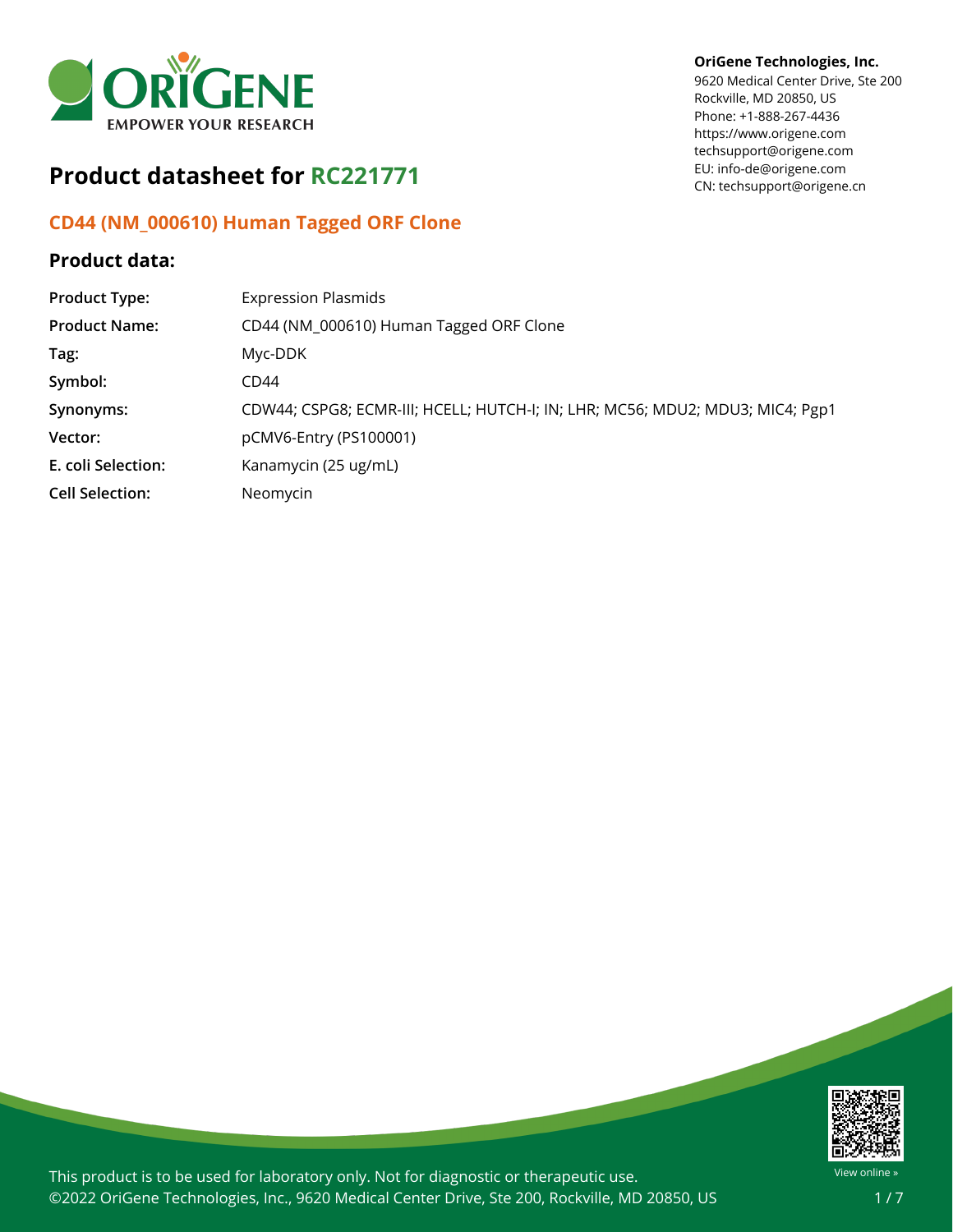| ORIGENE               | CD44 (NM_000610) Human Tagged ORF Clone - RC221771                                                                                               |
|-----------------------|--------------------------------------------------------------------------------------------------------------------------------------------------|
| <b>ORF Nucleotide</b> | >RC221771 representing NM_000610                                                                                                                 |
| Sequence:             | Red=Cloning site Blue=ORF Green=Tags(s)                                                                                                          |
|                       | TTTTGTAATACGACTCACTATAGGGCGGCCGGGAATTCGTCGACTGGATCCGGTACCGAGGAGATCTGCC<br><b>GCCGCGATCGCC</b>                                                    |
|                       |                                                                                                                                                  |
|                       | ATGGACAAGTTTTGGTGGCACGCAGCCTGGGGACTCTGCCTCGTGCCGCTGAGCCTGGCGCAGATCGATT<br>TGAATATAACCTGCCGCTTTGCAGGTGTATTCCACGTGGAGAAAAATGGTCGCTACAGCATCTCTCGGAC |
|                       | GGAGGCCCGCTGACCTCTGCAAGGCTTTCAATAGCACCTTGCCCACAATGGCCCAGATGGAGAAAGCTCTG                                                                          |
|                       | AGCATCGGATTTGAGACCTGCAGGTATGGGTTCATAGAAGGGCACGTGGTGATTCCCCGGATCCACCCCA                                                                           |
|                       | ACTCCATCTGTGCAGCAAACAACAGGGGGTGTACATCCTCACATCCAACACCTCCCAGTATGACACATA                                                                            |
|                       | TTGCTTCAATGCTTCAGCTCCACCTGAAGAAGATTGTACATCAGTCACAGACCTGCCCAATGCCTTTGAT                                                                           |
|                       | GGACCAATTACCATAACTATTGTTAACCGTGATGGCACCCGCTATGTCCAGAAAGGAGAATACAGAACGA                                                                           |
|                       | ATCCTGAAGACATCTACCCCAGCAACCCTACTGATGATGACGTGAGCAGCGGCTCCTCCAGTGAAAGGAG                                                                           |
|                       | CAGCACTTCAGGAGGTTACATCTTTTACACCTTTTCTACTGTACACCCCATCCCAGACGAAGACAGTCCC                                                                           |
|                       | TGGATCACCGACAGCACAGACAGAATCCCTGCTACCACTTTGATGAGCACTAGTGCTACAGCAACTGAGA                                                                           |
|                       | CAGCAACCAAGAGGCAAGAAACCTGGGATTGGTTTTCATGGTTGTTTCTACCATCAGAGTCAAAGAATCA                                                                           |
|                       | TCTTCACACAACAACAAAATGGCTGGTACGTCTTCAAATACCATCTCAGCAGGCTGGGAGCCAAATGAA                                                                            |
|                       | GAAAATGAAGATGAAAGAGACAGACACCTCAGTTTTTCTGGATCAGGCATTGATGATGATGAAGATTTTA                                                                           |
|                       | TCTCCAGCACCATTTCAACCACACCACGGGCTTTTGACCACACAAAACAGAACCAGGACTGGACCCAGTG                                                                           |
|                       | GAACCCAAGCCATTCAAATCCGGAAGTGCTACTTCAGACAACCACAAGGATGACTGATGTAGACAGAAAT                                                                           |
|                       | GGCACCACTGCTTATGAAGGAAACTGGAACCCAGAAGCACACCCTCCCCTCATTCACCATGAGCATCATG                                                                           |
|                       | AGGAAGAAGAGACCCCACATTCTACAAGCACAATCCAGGCAACTCCTAGTAGTACAACGGAAGAAACAGC                                                                           |
|                       | TACCCAGAAGGAACAGTGGTTTGGCAACAGATGGCATGAGGGATATCGCCAAACACCCCAAAGAAGACTCC                                                                          |
|                       |                                                                                                                                                  |
|                       | GCCCAGAGGACAGTTCCTGGACTGATTTCTTCAACCCAATCTCACACCCCATGGGACGAGGTCATCAAGC                                                                           |
|                       | AGGAAGAAGGATGGATATGGACTCCAGTCATAGTATAACGCTTCAGCCTACTGCAAATCCAAACACAGGT                                                                           |
|                       | TTGGTGGAAGATTTGGACAGGACAGGACCTCTTTCAATGACAACGCAGCAGAGTAATTCTCAGAGCTTCT                                                                           |
|                       | CTACATCACATGAAGGCTTGGAAGAAGATAAAGACCATCCAACAACTTCTACTCTGACATCAAGCAATAG                                                                           |
|                       | GAATGATGTCACAGGTGGAAGAAGAGACCCAAATCATTCTGAAGGCTCAACTACTTTACTGGAAGGTTAT                                                                           |
|                       | ACCTCTCATTACCCACACACGAAGGAAAGCAGGACCTTCATCCCAGTGACCTCAGCTAAGACTGGGTCCT                                                                           |
|                       | TTGGAGTTACTGCAGTTACTGTTGGAGATTCCAACTCTAATGTCAATCGTTCCTTATCAGGAGACCAAGA                                                                           |
|                       | CACATTCCACCCCAGTGGGGGGTCCCATACCACTCATGGATCTGAATCAGATGGACACTCACATGGGAGT                                                                           |
|                       | CAAGAAGGTGGAGCAAACACAACCTCTGGTCCTATAAGGACACCCCAAATTCCAGAATGGCTGATCATCT                                                                           |
|                       | TGGCATCCCTCTTGGCCTTGGCTTTGATTCTTGCAGTTTGCATTGCAGTCAACAGTCGAAGAAGGTGTGG                                                                           |
|                       | GCAGAAGAAAAAAGCTAGTGATCAACAGTGGCAATGGAGCTGTGGAGGACAGAAAGCCAAGTGGACTCAAC                                                                          |
|                       | GGAGAGGCCAGCAAGTCTCAGGAAATGGTGCATTTGGTGAACAAGGAGTCGTCAGAAACTCCAGACCAGT                                                                           |
|                       | TTATGACAGCTGATGAGACAAGGAACCTGCAGAATGTGGACATGAAGATTGGGGTG                                                                                         |
|                       | ACGCGTACGCGGCCGCTCGAGCAGAAACTCATCTCAGAAGAGGATCTGGCAGCAAATGATATCCTGGATT                                                                           |

This product is to be used for laboratory only. Not for diagnostic or therapeutic use. ©2022 OriGene Technologies, Inc., 9620 Medical Center Drive, Ste 200, Rockville, MD 20850, US

ACAAGGATGACGACGATAAGGTTTAA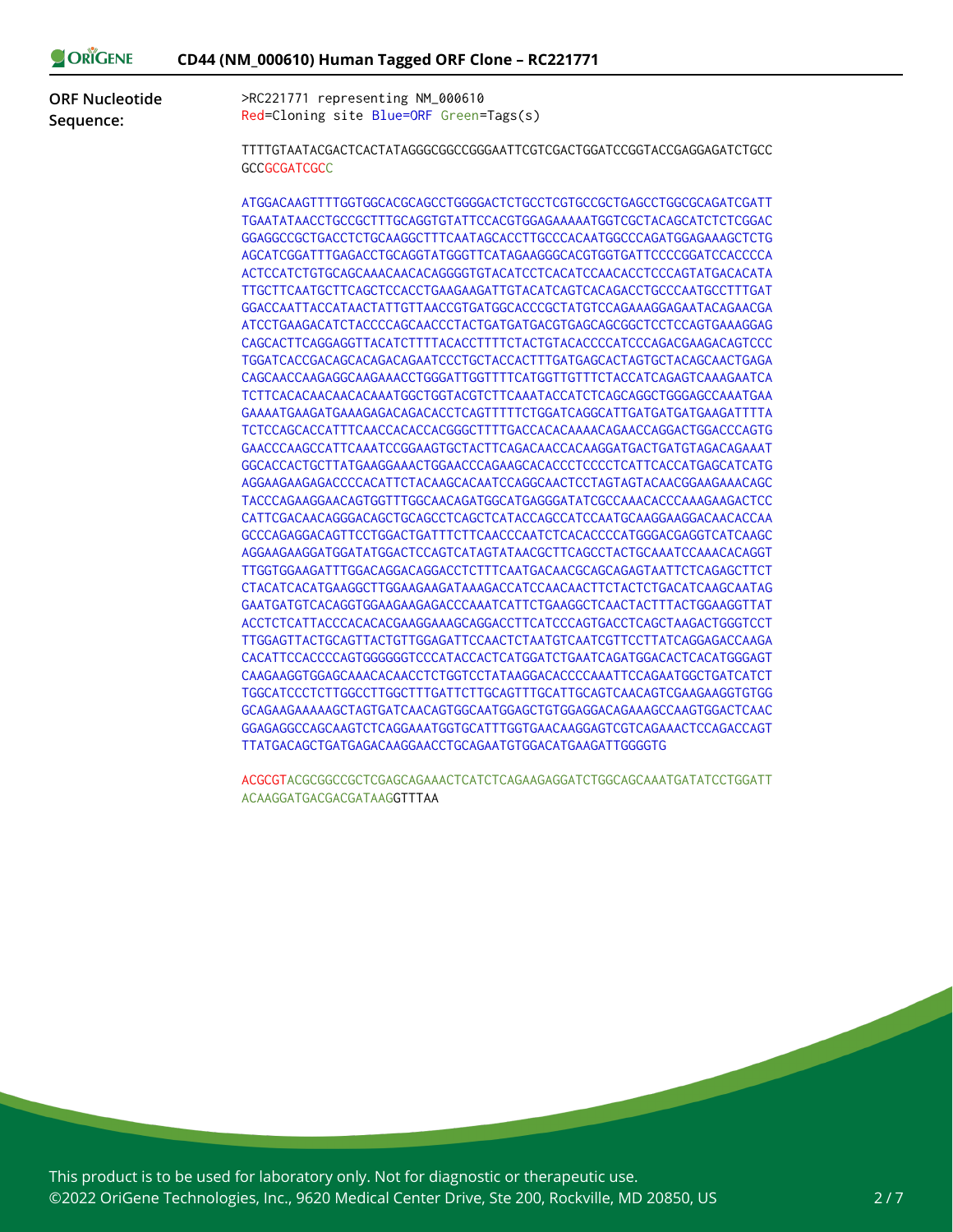|  |  |  |  |  | CD44 (NM_000610) Human Tagged ORF Clone - RC221771 |  |
|--|--|--|--|--|----------------------------------------------------|--|
|--|--|--|--|--|----------------------------------------------------|--|

ORIGEN

**Protein Sequence:** >RC221771 representing NM\_000610 Red=Cloning site Green=Tags(s)

> MDKFWWHAAWGLCLVPLSLAQIDLNITCRFAGVFHVEKNGRYSISRTEAADLCKAFNSTLPTMAQMEKAL SIGFETCRYGFIEGHVVIPRIHPNSICAANNTGVYILTSNTSQYDTYCFNASAPPEEDCTSVTDLPNAFD GPITITIVNRDGTRYVQKGEYRTNPEDIYPSNPTDDDVSSGSSSERSSTSGGYIFYTFSTVHPIPDEDSP WITDSTDRIPATTLMSTSATATETATKRQETWDWFSWLFLPSESKNHLHTTTQMAGTSSNTISAGWEPNE ENEDERDRHLSFSGSGIDDDEDFISSTISTTPRAFDHTKQNQDWTQWNPSHSNPEVLLQTTTRMTDVDRN GTTAYEGNWNPEAHPPLIHHEHHEEEETPHSTSTIQATPSSTTEETATQKEQWFGNRWHEGYRQTPKEDS HSTTGTAAASAHTSHPMQGRTTPSPEDSSWTDFFNPISHPMGRGHQAGRRMDMDSSHSITLQPTANPNTG LVEDLDRTGPLSMTTQQSNSQSFSTSHEGLEEDKDHPTTSTLTSSNRNDVTGGRRDPNHSEGSTTLLEGY TSHYPHTKESRTFIPVTSAKTGSFGVTAVTVGDSNSNVNRSLSGDQDTFHPSGGSHTTHGSESDGHSHGS QEGGANTTSGPIRTPQIPEWLIILASLLALALILAVCIAVNSRRRCGQKKKLVINSGNGAVEDRKPSGLN GEASKSQEMVHLVNKESSETPDQFMTADETRNLQNVDMKIGV

#### TRTRPLEQKLISEEDLAANDILDYKDDDDKV

**Restriction Sites:** SgfI-MluI

**Chromatograms:** [https://cdn.origene.com/chromatograms/mk6124\\_a11.zip](https://cdn.origene.com/chromatograms/mk6124_a11.zip)

**Cloning Scheme:**





\* The last codon before the Stop codon of the ORF

This product is to be used for laboratory only. Not for diagnostic or therapeutic use. ©2022 OriGene Technologies, Inc., 9620 Medical Center Drive, Ste 200, Rockville, MD 20850, US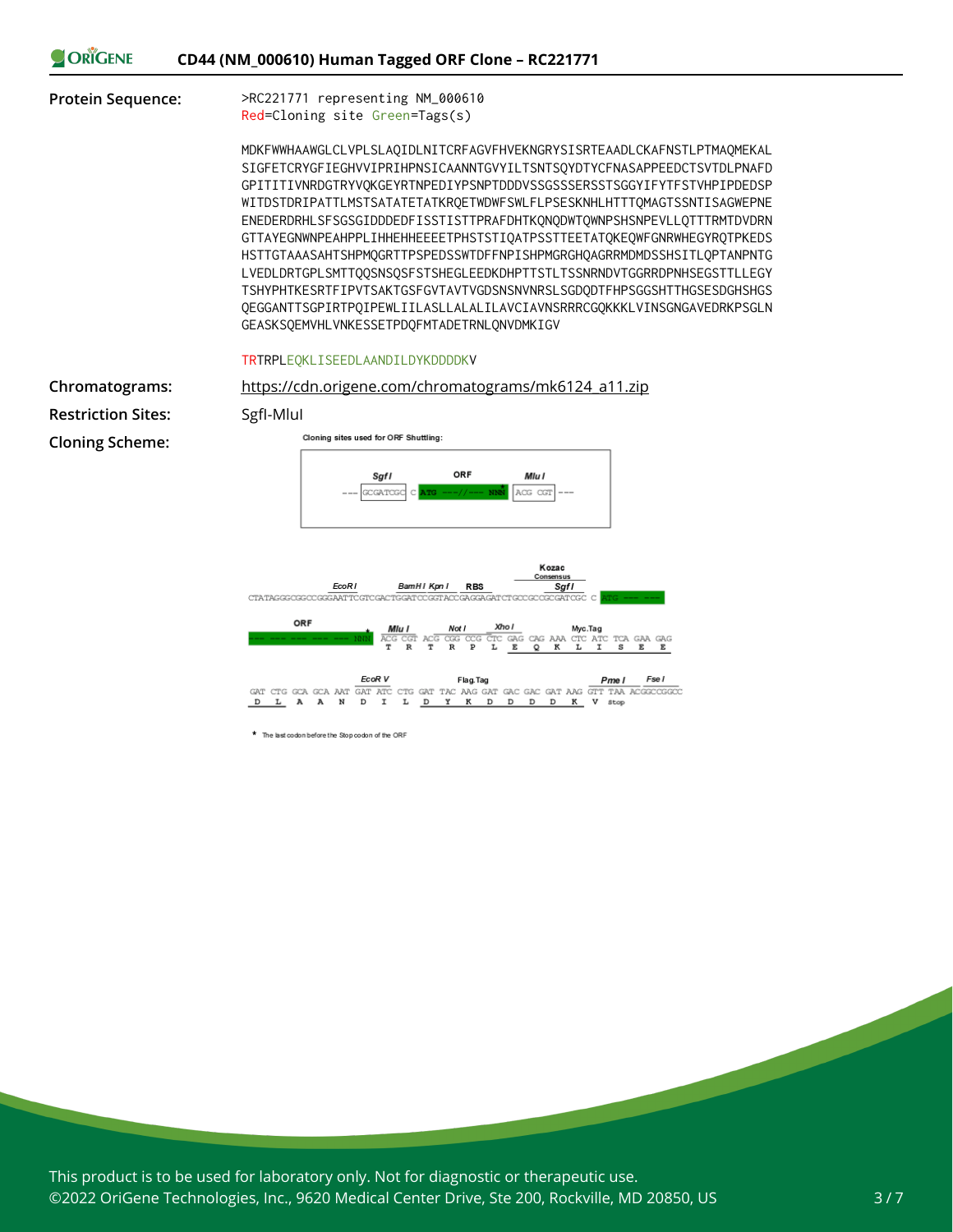```
ORIGENE
```
### **Plasmid Map:**



| <b>ACCN:</b>           | NM_000610                                                                                                                                                                                                                                                                                                                                                                                                                                                                                                                                   |
|------------------------|---------------------------------------------------------------------------------------------------------------------------------------------------------------------------------------------------------------------------------------------------------------------------------------------------------------------------------------------------------------------------------------------------------------------------------------------------------------------------------------------------------------------------------------------|
| <b>ORF Size:</b>       | 2226 bp                                                                                                                                                                                                                                                                                                                                                                                                                                                                                                                                     |
| <b>OTI Disclaimer:</b> | Due to the inherent nature of this plasmid, standard methods to replicate additional amounts<br>of DNA in E. coli are highly likely to result in mutations and/or rearrangements. Therefore,<br>OriGene does not guarantee the capability to replicate this plasmid DNA. Additional amounts<br>of DNA can be purchased from OriGene with batch-specific, full-sequence verification at a<br>reduced cost. Please contact our customer care team at custsupport@origene.com or by<br>calling 301.340.3188 option 3 for pricing and delivery. |
|                        | The molecular sequence of this clone aligns with the gene accession number as a point of<br>reference only. However, individual transcript sequences of the same gene can differ through<br>naturally occurring variations (e.g. polymorphisms), each with its own valid existence. This<br>clone is substantially in agreement with the reference, but a complete review of all prevailing<br>variants is recommended prior to use. More info                                                                                              |
| <b>OTI Annotation:</b> | This clone was engineered to express the complete ORF with an expression tag. Expression<br>varies depending on the nature of the gene.                                                                                                                                                                                                                                                                                                                                                                                                     |
| Components:            | The ORF clone is ion-exchange column purified and shipped in a 2D barcoded Matrix tube<br>containing 10ug of transfection-ready, dried plasmid DNA (reconstitute with 100 ul of water).                                                                                                                                                                                                                                                                                                                                                     |

This product is to be used for laboratory only. Not for diagnostic or therapeutic use. ©2022 OriGene Technologies, Inc., 9620 Medical Center Drive, Ste 200, Rockville, MD 20850, US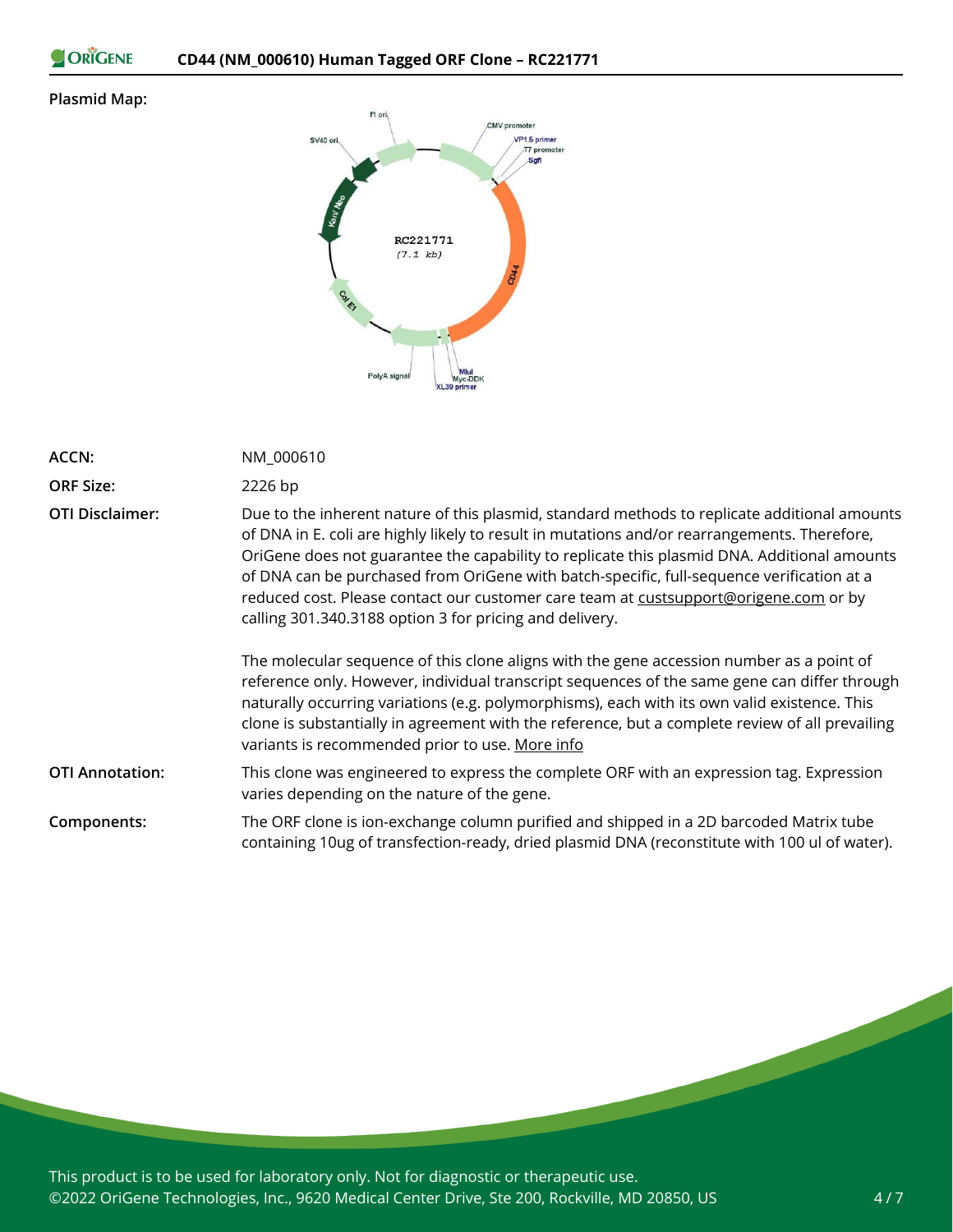#### ORIGENE **CD44 (NM\_000610) Human Tagged ORF Clone – RC221771**

| <b>Reconstitution Method:</b> | 1. Centrifuge at 5,000xg for 5min.<br>2. Carefully open the tube and add 100ul of sterile water to dissolve the DNA.<br>3. Close the tube and incubate for 10 minutes at room temperature.<br>4. Briefly vortex the tube and then do a quick spin (less than 5000xg) to concentrate the liquid<br>at the bottom.<br>5. Store the suspended plasmid at -20°C. The DNA is stable for at least one year from date of<br>shipping when stored at -20°C.                                                                                                                                                                                                                                                                                                                                                                                                               |
|-------------------------------|-------------------------------------------------------------------------------------------------------------------------------------------------------------------------------------------------------------------------------------------------------------------------------------------------------------------------------------------------------------------------------------------------------------------------------------------------------------------------------------------------------------------------------------------------------------------------------------------------------------------------------------------------------------------------------------------------------------------------------------------------------------------------------------------------------------------------------------------------------------------|
| RefSeq:                       | NM 000610.4                                                                                                                                                                                                                                                                                                                                                                                                                                                                                                                                                                                                                                                                                                                                                                                                                                                       |
| <b>RefSeq Size:</b>           | 5748 bp                                                                                                                                                                                                                                                                                                                                                                                                                                                                                                                                                                                                                                                                                                                                                                                                                                                           |
| <b>RefSeq ORF:</b>            | 2229 bp                                                                                                                                                                                                                                                                                                                                                                                                                                                                                                                                                                                                                                                                                                                                                                                                                                                           |
| Locus ID:                     | 960                                                                                                                                                                                                                                                                                                                                                                                                                                                                                                                                                                                                                                                                                                                                                                                                                                                               |
| <b>UniProt ID:</b>            | P <sub>16070</sub>                                                                                                                                                                                                                                                                                                                                                                                                                                                                                                                                                                                                                                                                                                                                                                                                                                                |
| <b>Cytogenetics:</b>          | 11p13                                                                                                                                                                                                                                                                                                                                                                                                                                                                                                                                                                                                                                                                                                                                                                                                                                                             |
| Domains:                      | <b>Xlink</b>                                                                                                                                                                                                                                                                                                                                                                                                                                                                                                                                                                                                                                                                                                                                                                                                                                                      |
| <b>Protein Families:</b>      | Adult stem cells, Cancer stem cells, Druggable Genome, Embryonic stem cells, ES Cell<br>Differentiation/IPS, Stem cell relevant signaling - DSL/Notch pathway, Transmembrane                                                                                                                                                                                                                                                                                                                                                                                                                                                                                                                                                                                                                                                                                      |
| <b>Protein Pathways:</b>      | ECM-receptor interaction, Hematopoietic cell lineage                                                                                                                                                                                                                                                                                                                                                                                                                                                                                                                                                                                                                                                                                                                                                                                                              |
| MW:                           | 81.54 kDa                                                                                                                                                                                                                                                                                                                                                                                                                                                                                                                                                                                                                                                                                                                                                                                                                                                         |
| <b>Gene Summary:</b>          | The protein encoded by this gene is a cell-surface glycoprotein involved in cell-cell<br>interactions, cell adhesion and migration. It is a receptor for hyaluronic acid (HA) and can also<br>interact with other ligands, such as osteopontin, collagens, and matrix metalloproteinases<br>(MMPs). This protein participates in a wide variety of cellular functions including lymphocyte<br>activation, recirculation and homing, hematopoiesis, and tumor metastasis. Transcripts for<br>this gene undergo complex alternative splicing that results in many functionally distinct<br>isoforms, however, the full length nature of some of these variants has not been determined.<br>Alternative splicing is the basis for the structural and functional diversity of this protein, and<br>may be related to tumor metastasis. [provided by RefSeq, Jul 2008] |

This product is to be used for laboratory only. Not for diagnostic or therapeutic use. ©2022 OriGene Technologies, Inc., 9620 Medical Center Drive, Ste 200, Rockville, MD 20850, US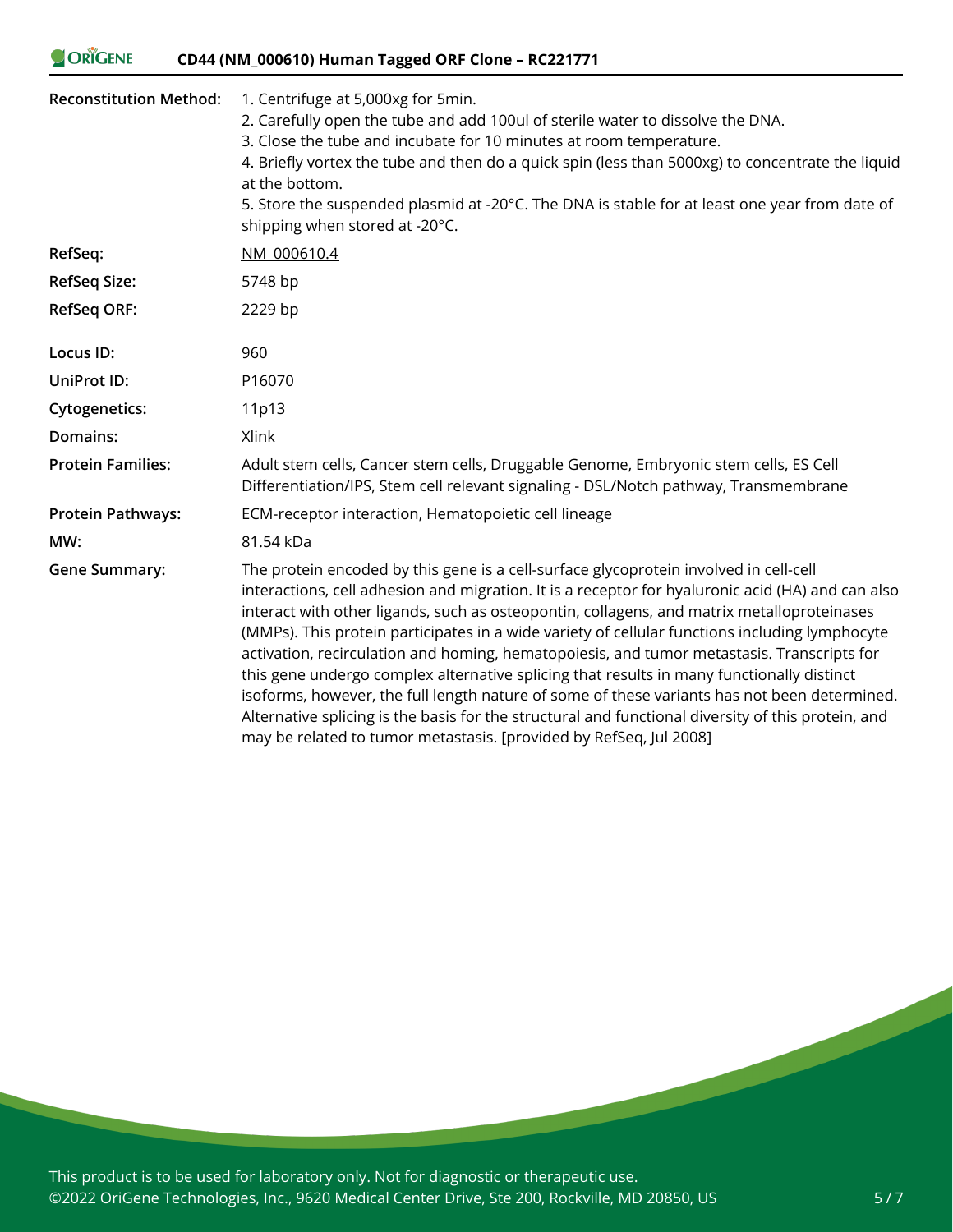

### **Product images:**

HEK293T cells were transfected with the pCMV6- ENTRY control (Cat# [PS100001], Left lane) or pCMV6-ENTRY CD44 (Cat# RC221771, Right lane) cDNA for 48 hrs and lysed. Equivalent amounts of cell lysates (5 ug per lane) were separated by SDS-PAGE and immunoblotted with anti-CD44(Cat# [TA506726]). Positive lysates [LY400203] (100ug) and [LC400203] (20ug) can be purchased separately from OriGene.



Western blot validation of overexpression lysate (Cat# [LY400203]) using anti-DDK antibody (Cat# [TA50011-100]). Left: Cell lysates from untransfected HEK293T cells; Right: Cell lysates from HEK293T cells transfected with RC221771 using transfection reagent MegaTran 2.0 (Cat# [TT210002]).

This product is to be used for laboratory only. Not for diagnostic or therapeutic use. ©2022 OriGene Technologies, Inc., 9620 Medical Center Drive, Ste 200, Rockville, MD 20850, US